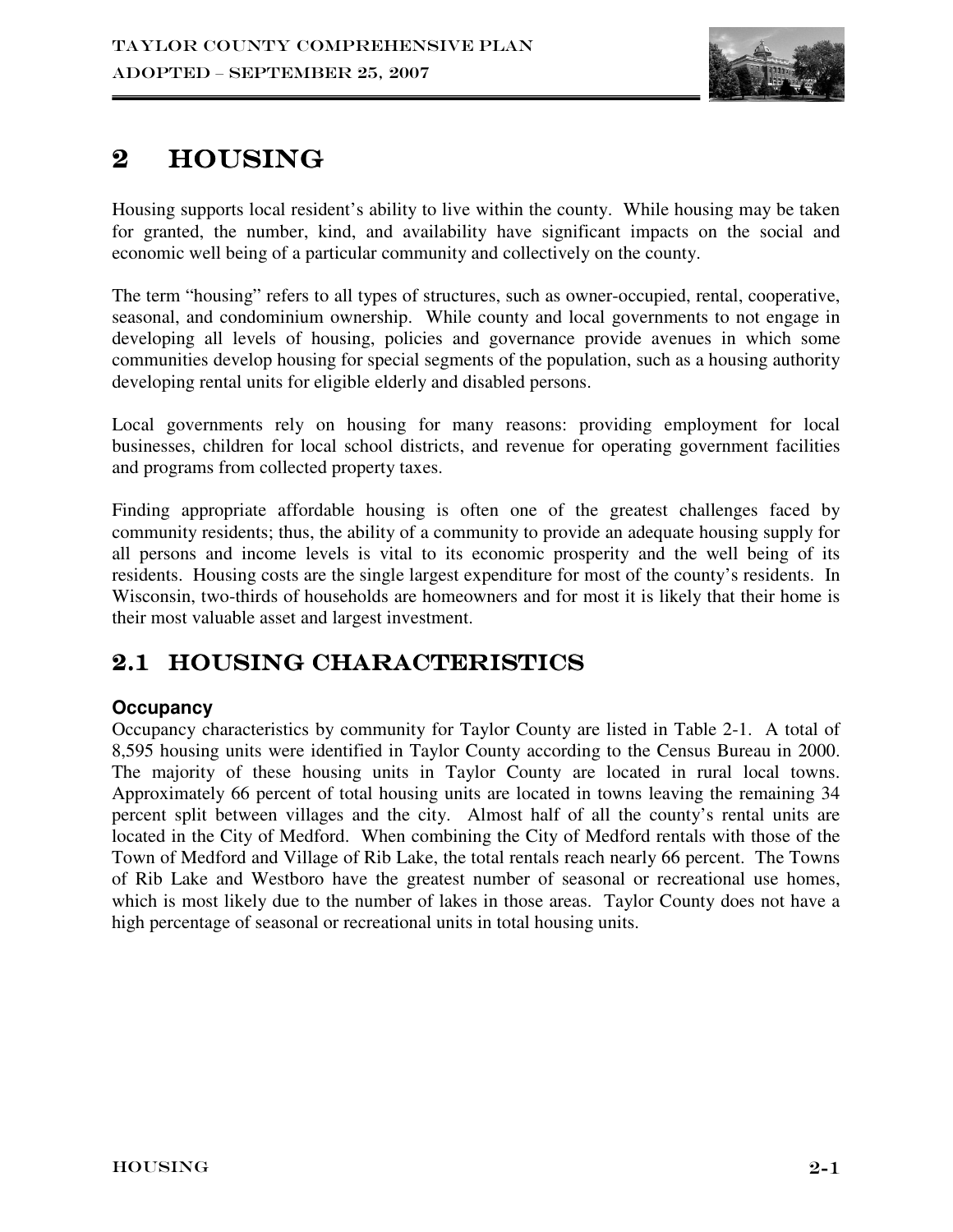

|                                |                 |                  |              |                 |                 |                         | Vacant          |
|--------------------------------|-----------------|------------------|--------------|-----------------|-----------------|-------------------------|-----------------|
|                                | <b>Total</b>    |                  | Owner        | Renter          | <b>Total</b>    | Seasonal or             | Year            |
|                                | <b>Housing</b>  | Occupied         | Occupied     | Occupied        | Vacant          | Recreational            | Round           |
| <b>Area</b>                    | <b>Units</b>    | <b>Units</b>     | <b>Units</b> | <b>Units</b>    | <b>Units</b>    | <b>Use</b>              | <b>Units</b>    |
| <b>Taylor County</b>           | 8,595           | 7,529            | 6,067        | 1,462           | 1,066           | 704                     | 362             |
| T. Aurora                      | 154             | 134              | 114          | 20              | 20              | 14                      | 6               |
| T. Browning                    | 313             | 298              | 271          | $\overline{27}$ | $\overline{15}$ | $\overline{6}$          | ढ़              |
| T. Chelsea                     | 310             | 274              | 255          | 19              | $\overline{36}$ | 29                      | 7               |
| T. Cleveland                   | 120             | $\overline{98}$  | 93           | $\overline{5}$  | $\overline{22}$ | $\overline{15}$         | 7               |
| T. Deer Creek                  | 253             | 241              | 210          | 31              | 12              | $\overline{2}$          | 10              |
| T. Ford                        | 103             | 96               | 87           | $\overline{9}$  | $\overline{7}$  | $\overline{\mathbf{4}}$ | 3               |
| V. Gilman                      | 209             | 185              | 143          | 42              | 24              | $\overline{2}$          | 22              |
| T. Goodrich                    | 203             | 164              | 146          | 18              | 39              | 32                      | $\overline{7}$  |
| T.Greenwood                    | 295             | 234              | 216          | 18              | 61              | $\overline{54}$         | $\overline{7}$  |
| T. Grover                      | 135             | 93               | 85           | $\overline{8}$  | $\overline{42}$ | $\overline{35}$         | $\overline{7}$  |
| T.Hammel                       | 346             | 265              | 246          | 19              | 81              | 77                      | $\overline{4}$  |
| T.Holway                       | 284             | 263              | 243          | 20              | 21              | $\overline{3}$          | 18              |
| T. Jump River                  | 167             | 118              | 108          | 10              | 49              | $\overline{38}$         | 11              |
| T. Little Black                | 414             | 403              | 361          | 42              | 11              | 1                       | 10              |
| V. Lublin                      | $\overline{72}$ | $\overline{59}$  | 46           | $\overline{13}$ | $\overline{13}$ | 1                       | $\overline{12}$ |
| T. Maplehurst                  | 144             | 133              | 103          | $\overline{30}$ | $\overline{11}$ | $\overline{2}$          | $\overline{9}$  |
| T. McKinley                    | 186             | 139              | 124          | 15              | 47              | 31                      | 16              |
| C. Medford                     | 2,034           | 1,947            | 1,228        | 719             | 87              | $\overline{2}$          | 85              |
| T. Medford                     | 846             | 821              | 699          | 122             | 25              | $\overline{5}$          | 20              |
| T. Molitor                     | 142             | 100              | 96           | $\overline{4}$  | 42              | 41                      | 1               |
| T.Pershing                     | $\overline{92}$ | 70               | 64           | $\overline{6}$  | $\overline{22}$ | 15                      | 7               |
| T. Rib Lake                    | 466             | $\overline{278}$ | 253          | $\overline{25}$ | 188             | 167                     | $\overline{21}$ |
| V. Rib Lake                    | 394             | 356              | 220          | 136             | 38              | $\overline{8}$          | 30              |
| T. Roosevelt                   | 169             | 149              | 138          | 11              | 20              | $\overline{11}$         | $\overline{9}$  |
| V.Stetsonville                 | 241             | 230              | 178          | 52              | 11              | $\mathbf{1}$            | 10              |
| $\overline{\mathsf{T}}$ . Taft | 132             | 120              | 102          | 18              | 12              | $\overline{5}$          | $\overline{7}$  |
| T. Westboro                    | 371             | 261              | 238          | 23              | 110             | 103                     | $\overline{7}$  |

# **Table 2-1: Housing Occupancy Characteristics by Community**

Source: U.S. Census 2000, SF 1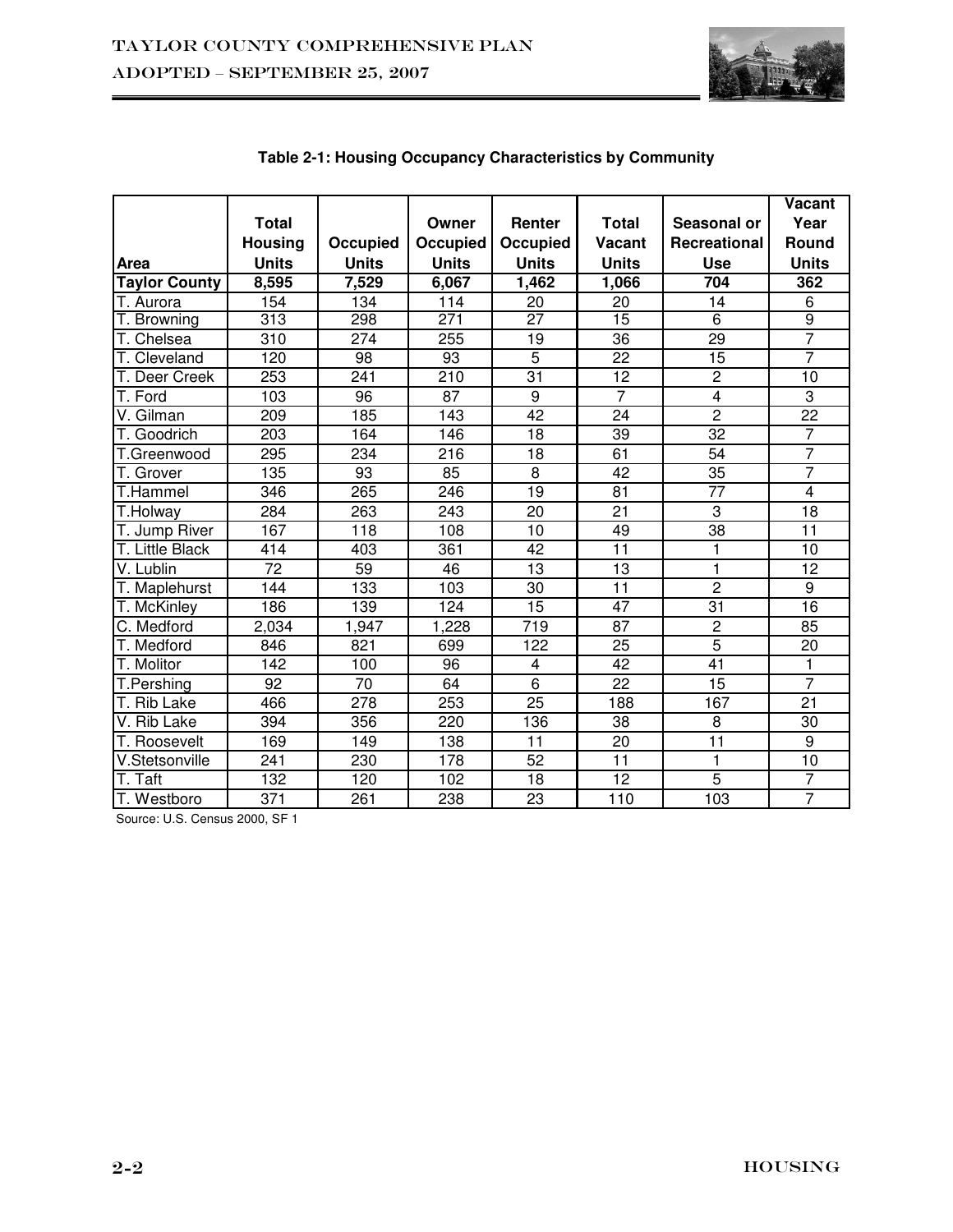

### **Age**

Table 2-2 and Figure 2-1 show the percent and number, respectively, of the housing stock by age in Taylor County. Forty-five percent of the housing units in the county were built before 1960, making those units 40 years of age or older, based on 2000 Census figures.

| <b>Taylor County</b> |                         |
|----------------------|-------------------------|
|                      | <b>Percent of Total</b> |
| Year Structure Built | <b>Housing Stock</b>    |
| Total                | 100.0%                  |
| 1999 to March 2000   | 1.8%                    |
| 1995 to 1998         | 8.3%                    |
| 1990 to 1994         | 6.9%                    |
| 1980 to 1989         | 13.5%                   |
| 1970 to 1979         | 17.2%                   |
| 1960 to 1969         | 7.4%                    |
| 1950 to 1959         | 7.6%                    |
| 1940 to 1949         | 9.2%                    |
| 1939 or earlier      | 28.2%                   |

#### **Table 2-2: Age of Housing Stock**

Source: U.S. Census 2000, SF 3



#### **Figure 2-1: Age of Housing Stock**

Source: U.S. Census 2000 SF3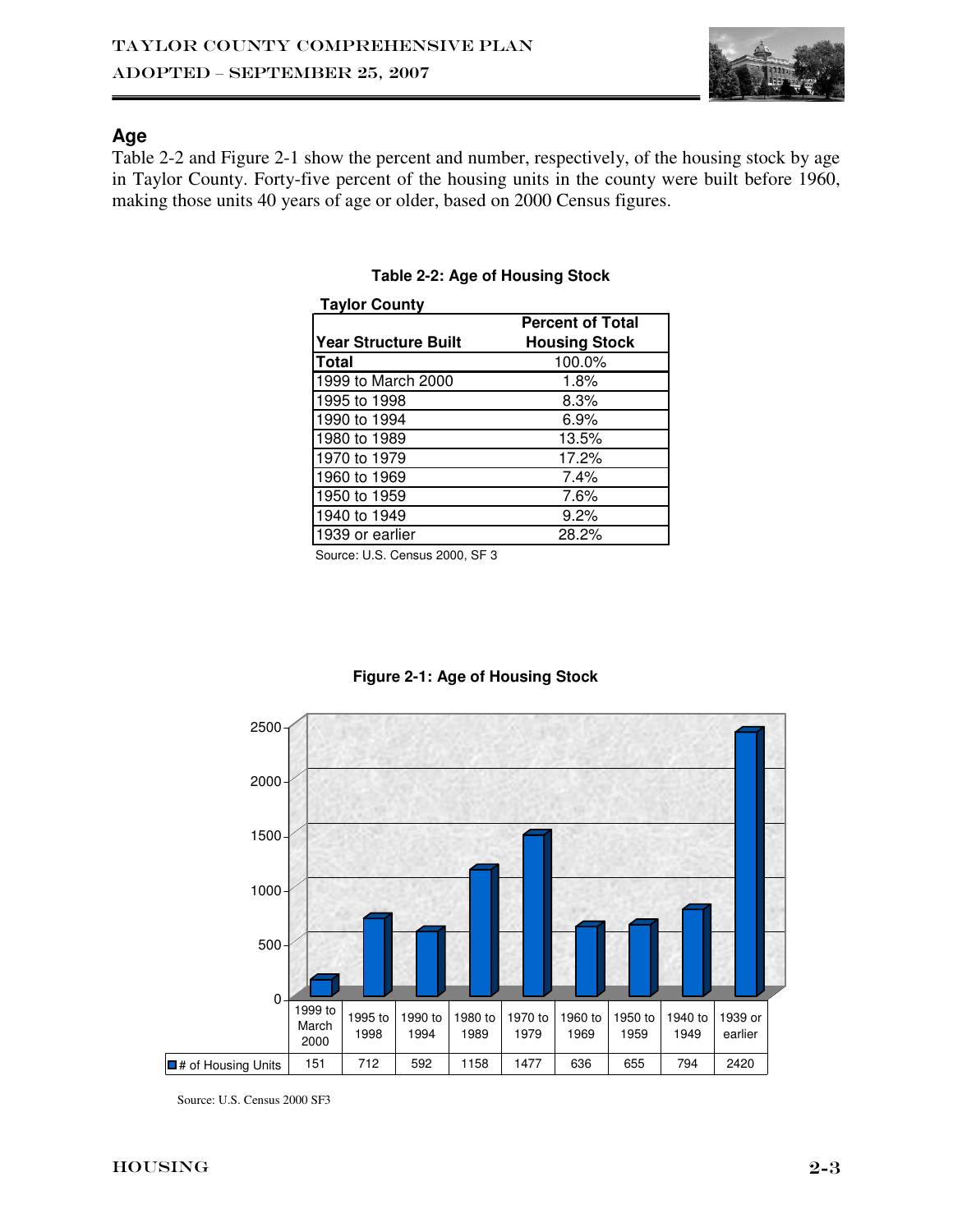

### **Stock**

The housing stock in Taylor County consists of mainly single-family homes (1-unit dwellings). According to Census Bureau data, approximately 78 percent of all housing units were 1-unit dwellings, 11 percent were multi-family units and 11 percent were mobile homes or trailers (Table 2-3).

| <b>Housing Type</b>  | <b>Number</b> | <b>Percent</b> |
|----------------------|---------------|----------------|
| 1-unit detached      | 6,617         | 77.0%          |
| 1-unit attached      | 95            | 1.1%           |
| 2 units              | 278           | 3.2%           |
| 3 or 4 units         | 258           | 3.0%           |
| 5 to 9 units         | 212           | 2.5%           |
| 10 to 19 units       | 138           | 1.6%           |
| 20 or more units     | 51            | 0.6%           |
| Mobile Home          | 937           | 10.9%          |
| Boat, RV, Van, Other | 9             | 0.1%           |
| Total                | 8.595         | 100.0%         |

|  |  | Table 2-3: Units in Housing Structure, 2000 |  |
|--|--|---------------------------------------------|--|
|  |  |                                             |  |

Source: U.S. Census 2000 SF3

# **Value**

According to the U.S. Census Bureau, specified owner-occupied units are housing units that include only one-family houses on less than ten acres without a business or medical office on the property. The data for "specified units" excludes mobile homes, houses with a business or medical office, houses on ten or more acres, and housing units in multi-unit buildings. Reporting the value of only specified units gives a clearer picture of the value of homes in an area (Figure 2-2).

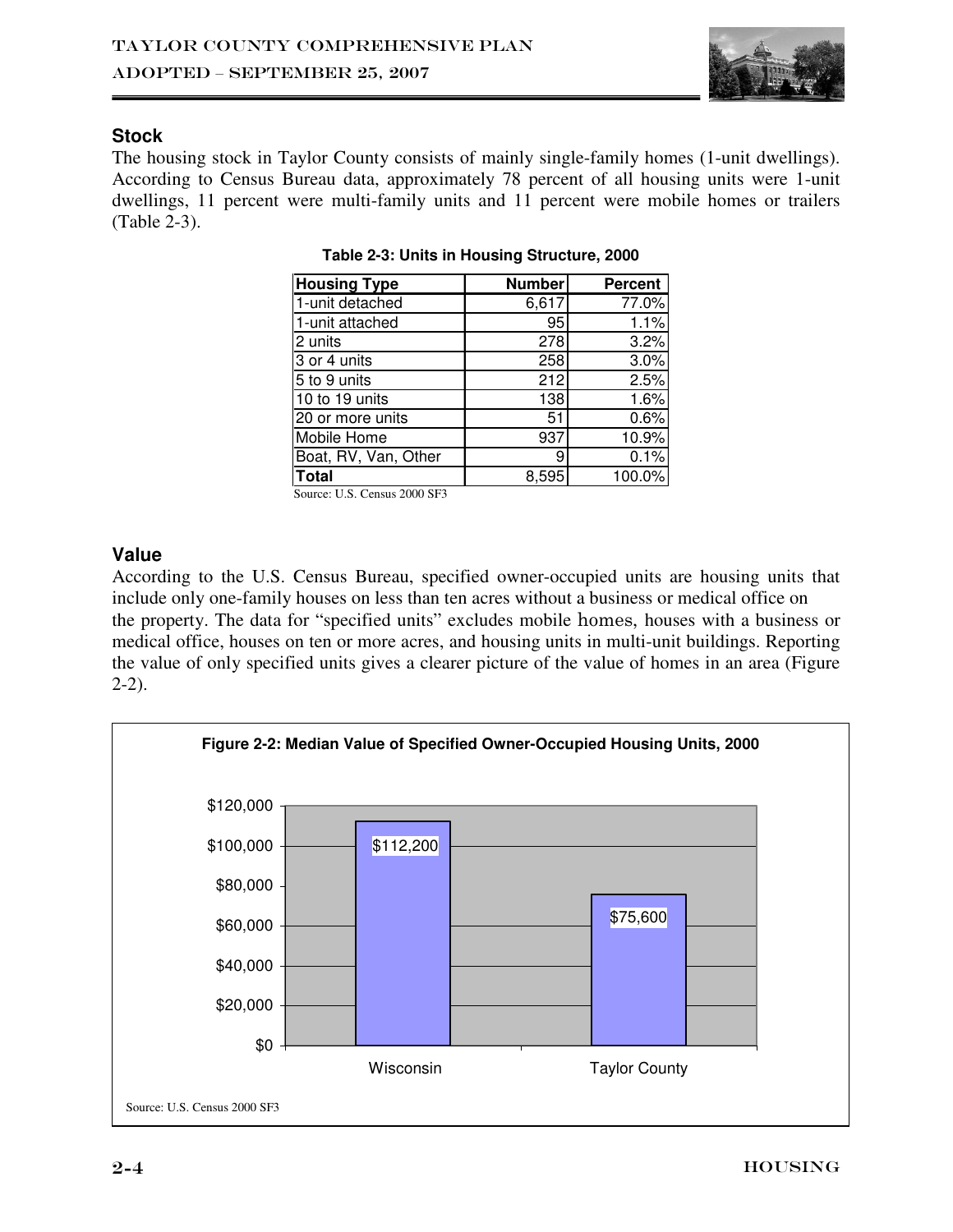

The Census Bureau also reported that 3,048 of the 7,529 occupied housing units in Taylor County were specified owner-occupied units. The median value of these units is \$75,600 compared to a median value in Wisconsin of \$112,200 (Figure 2-2). The value of all housing units (specified owner-occupied) covered a broad range from less than \$25,000 to more than \$1,000,000. Figure 2-3 lists the number of specified owner-occupied units by value.



# 2.2 HOUSEHOLD PROJECTIONS

Future household projections were developed by the Wisconsin Department of Administration, Demographic Services Center. The projections are based on past projections and data developed, collected and analyzed by the Demographic Services Center. A methodology on how the Center developed the municipal household projections is available online at the Department of Administration web page located at http://www.doa.state.wi.us/docs\_view2.asp?docid=2053.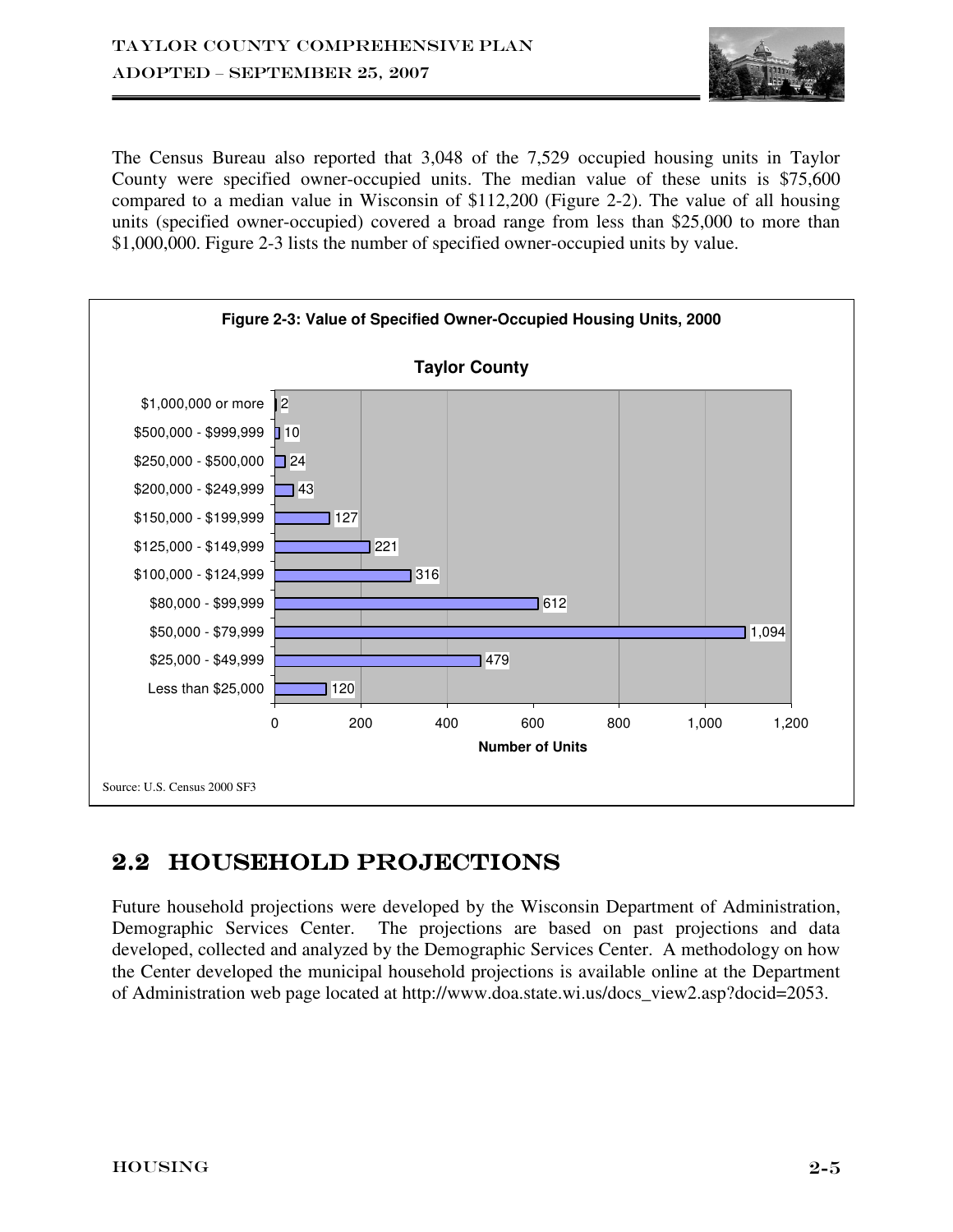

According to the household projections (Table 2-4), a total of 1,091 households will be added to Taylor County during a 25-year horizon spanning 2000-2025. While the projection for Taylor County reveals a net increase, four local governments are projected to see declines in households. The projections represented in Table 2-4 include occupied households and do not project seasonal or vacant units.

| <b>Household Projections: 2000-2025</b> |                                                        |       |       |       |       |                     |                               |  |  |
|-----------------------------------------|--------------------------------------------------------|-------|-------|-------|-------|---------------------|-------------------------------|--|--|
|                                         | <b>Total households</b><br><b>Projected Households</b> |       |       |       |       | <b>Total Change</b> |                               |  |  |
|                                         |                                                        |       |       |       |       |                     | <b>Between</b><br>2000 & 2025 |  |  |
| <b>Municipality</b>                     | 2000                                                   | 2005  | 2010  | 2015  | 2020  | 2025                |                               |  |  |
| Town of Aurora                          | 134                                                    | 130   | 128   | 125   | 121   | 117                 | $-17$                         |  |  |
| Town of Browning                        | 298                                                    | 318   | 342   | 365   | 387   | 408                 | 110                           |  |  |
| Town of Chelsea                         | 274                                                    | 280   | 290   | 299   | 305   | 312                 | 38                            |  |  |
| Town of Cleveland                       | 98                                                     | 103   | 110   | 116   | 122   | 128                 | 30                            |  |  |
| Town of Deer Creek                      | 241                                                    | 246   | 254   | 262   | 267   | 272                 | 31                            |  |  |
| Town of Ford                            | 96                                                     | 101   | 107   | 113   | 118   | 125                 | 29                            |  |  |
| Town of Goodrich                        | 164                                                    | 170   | 177   | 185   | 191   | 196                 | 32                            |  |  |
| Town of Greenwood                       | 234                                                    | 240   | 248   | 256   | 261   | 266                 | 32                            |  |  |
| Town of Grover                          | 93                                                     | 99    | 105   | 112   | 117   | 124                 | 31                            |  |  |
| Town of Hammel                          | 265                                                    | 281   | 301   | 319   | 336   | 353                 | 88                            |  |  |
| Town of Holway                          | 263                                                    | 270   | 281   | 290   | 297   | 305                 | 42                            |  |  |
| Town of Jump River                      | 118                                                    | 116   | 116   | 114   | 112   | 110                 | $-8$                          |  |  |
| Town of Little Black                    | 403                                                    | 410   | 420   | 430   | 437   | 442                 | 39                            |  |  |
| Town of Maplehurst                      | 133                                                    | 137   | 142   | 147   | 151   | 155                 | 22                            |  |  |
| Town of McKinley                        | 139                                                    | 144   | 150   | 157   | 162   | 167                 | 28                            |  |  |
| Town of Medford                         | 821                                                    | 865   | 918   | 970   | 1,016 | 1,060               | 239                           |  |  |
| Town of Molitor                         | 100                                                    | 108   | 117   | 126   | 135   | 143                 | 43                            |  |  |
| Town of Pershing                        | 70                                                     | 68    | 66    | 64    | 62    | 59                  | $-11$                         |  |  |
| Town of Rib Lake                        | 278                                                    | 285   | 297   | 307   | 315   | 321                 | 43                            |  |  |
| Town of Roosevelt                       | 149                                                    | 150   | 153   | 156   | 157   | 158                 | $\boldsymbol{9}$              |  |  |
| Town of Taft                            | 120                                                    | 123   | 127   | 131   | 135   | 138                 | 18                            |  |  |
| Town of Westboro                        | 261                                                    | 267   | 277   | 284   | 291   | 297                 | 36                            |  |  |
| Village of Gilman                       | 185                                                    | 192   | 201   | 211   | 218   | 223                 | 38                            |  |  |
| Village of Lublin                       | 59                                                     | 57    | 56    | 54    | 52    | 50                  | -9                            |  |  |
| Village or Rib Lake                     | 356                                                    | 359   | 363   | 368   | 369   | 369                 | 13                            |  |  |
| Village of Stetsonville                 | 230                                                    | 237   | 246   | 255   | 263   | 268                 | 38                            |  |  |
| City of Medford                         | 1,947                                                  | 1,969 | 2,005 | 2,036 | 2,053 | 2,054               | 107                           |  |  |
| <b>Taylor County</b>                    | 7,529                                                  | 7,725 | 7,997 | 8,252 | 8,450 | 8,620               | 1,091                         |  |  |

#### **Table 2-4: Household Projections**

Source: WDOA, Demographic Services Center

While the Demographics Services Center does not publish projected total housing units to 2025, they do provide estimates on a yearly basis. The Census Bureau reports a total housing unit figure for Taylor County of 8,595 units (2000 Census). Demographic Services Center estimates reveal that the total housing units as of April 1, 2006 are 9,120 approximately 525 more since 2000.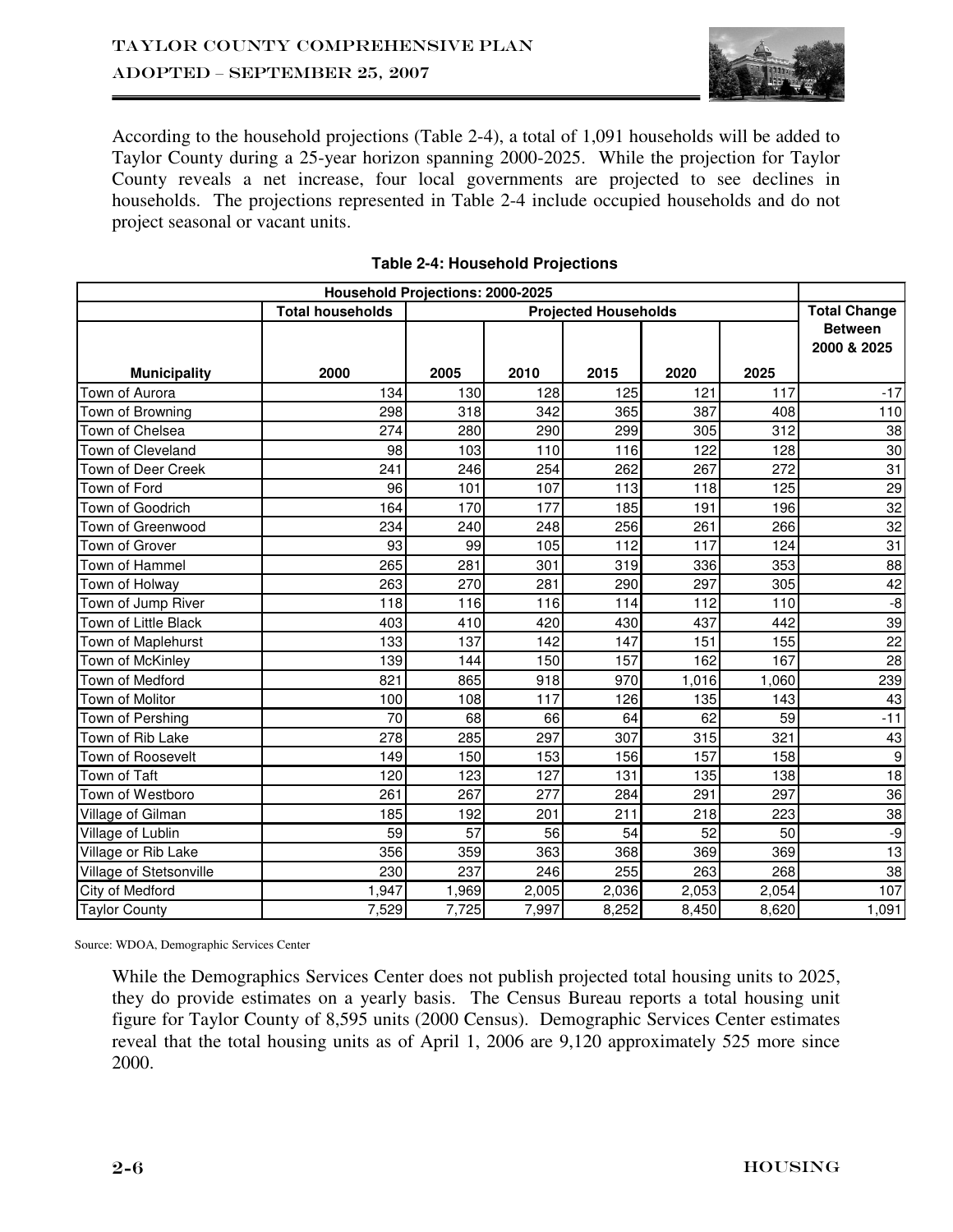

Household projections by age of householder in Table 2-5 indicates that households with householders between the ages of 15 to 44 will decrease by 562 and households with householders from 45 to over 80 years of age will increase by 1,812 in the 30 years from 2000 to 2030. This suggests that planning for older householders may be an important aspect for Taylor County and local developers to consider as the age of householders is predicted to steadily increase from 2005 to 2030.

|                         | <b>Census</b> | $\bullet$ -<br>Projected |       |       |       |       |       |  |
|-------------------------|---------------|--------------------------|-------|-------|-------|-------|-------|--|
| Age of Householder      | 2000          | 2005                     | 2010  | 2015  | 2020  | 2025  | 2030  |  |
| 15 to 24 years          | 342           | 370                      | 338   | 292   | 279   | 288   | 290   |  |
| 25 to 34 years          | 1,109         | 1,040                    | 1,180 | 1,299 | 1,198 | 1,038 | 984   |  |
| 35 to 44 years          | 1,757         | 1,535                    | 1,262 | 1,190 | 1,345 | 1,478 | 1,372 |  |
| 45 to 54 years          | 1,444         | 1,748                    | 1,869 | 1,638 | 1,348 | 1,276 | 1,452 |  |
| 55 to 64 years          | 970           | 1,100                    | 1,387 | 1,687 | 1,805 | 1,588 | 1,318 |  |
| 65 to 74 years          | 895           | 917                      | 963   | 1,104 | 1,396 | 1,707 | 1,839 |  |
| 75 to 84 years          | 750           | 729                      | 707   | 741   | 781   | 916   | 1,173 |  |
| 85 years and over       | 262           | 286                      | 291   | 301   | 298   | 329   | 351   |  |
| <b>Total Households</b> | 7,529         | 7,725                    | 7,997 | 8,252 | 8,450 | 8,620 | 8,779 |  |

#### **Table 2-5: Households by Age of Householder - Taylor County**

Source: WDOA, Demographic Services Center

# 2.3 PROGRAMS AND IMPLEMENTATION TOOLS

A number of housing programs are available to assist local governments, developers, and homeowners in assisting and making improvements to housing units. While the following list is not intended to be all inclusive, it provides the more popular programs that aim to meet the needs of persons of all incomes levels, age groups and persons with special needs.

# **Housing Rehabilitation Loan Funds**

The Villages of Gilman and Rib Lake, Towns of Jump River and McKinley, and Taylor County have been past recipients of federal Community Development Block Grant funds intended to assist low- to moderate-income household make home improvements. The programs provide zero percent interest, deferred payment loans to eligible homeowners for making necessary home repairs, such as roofs, windows, siding, doors, plumbing, and electrical and heating systems. Contact the Village of Gilman and the Towns of McKinley and Jump River for information relating to their funding availability and the Taylor County Housing Authority for funding availability in the Village of Rib Lake and Taylor County.

# **WHEDA (Wisconsin Housing and Economic Development Authority)**

The Wisconsin Housing and Economic Development Authority serve Wisconsin residents and communities by providing creative financing resources and information to stimulate and preserve affordable housing, small business, and agribusiness. WHEDA can provide important financing assistance to qualifying low- to moderate-income households throughout the county.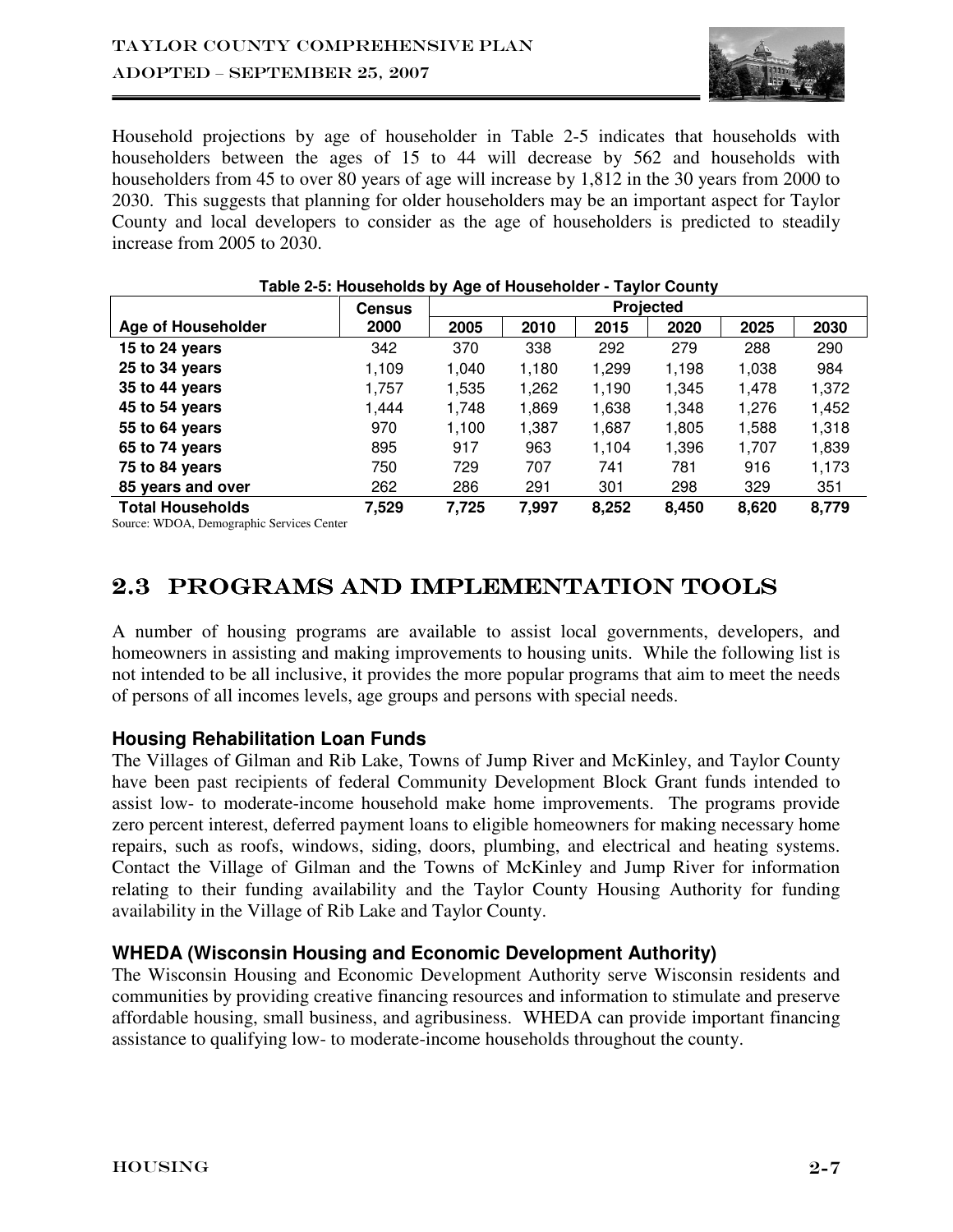

# **USDA-Rural Development**

Rural Development administers federal funds to help secure loan options to assist low- to moderate-income families with home purchase and rehabilitation. Rural Development generally funds individuals who cannot obtain conventional financing.

# **Wisconsin Division of Housing & Community Development (DHCD)**

One of the many functions of the Division is to help expand local affordable housing and support services to people without housing. The fifteen federal and state programs managed by DHCD, aid elderly persons, people with disabilities, low and moderate income residents and the homeless population. DHCD works closely with local governments and non-profit housing organizations to deliver financial and technical housing assistance and to strengthen the capabilities of housing organizations. The programs include:

### **HOME Programs**

- 1. Community Housing Development Organization
- 2. Homebuyer and Rehabilitation Program
- 3. Home Single Family Housing Program
- 4. Rental Housing Development Program
- 5. Tenant Based Rental Assistance Program

# **Community Development Block Grant**

- 1. Community Development Block Grant-Small Cities Program
- 2. Emergency Assistance Program

# **Special Needs (Homeless)**

- 1. Critical Assistance Program
- 2. Emergency Shelter/Transitional Housing Grant Program
- 3. Housing Opportunities for People with Aids
- 4. Project to Assist in the Transition from Homelessness
- 5. Wisconsin Service Point

# **State Programs**

- 1. Interest Bearing Real Estate Trust Accounts Program
- 2. State Shelter Subsidy Grant Program
- 3. Wisconsin Fresh Start Program

# **WIFrontDoorHousing.org**

This site has apartments listed from every county of the state, and allows you to search based on availability, rent amount, handicap accessibility, Income Restrictive, accepts Section 8 vouchers and much more. Many of the units are available for immediate occupancy.

# **Wisconsin Association of Housing Authorities**

WAHA's purpose is to foster and promote low-rent public housing and other housing programs for low- and moderate-income families, including elderly and handicapped, which provide a physical and social environment for the benefit of both the family and the community. There are